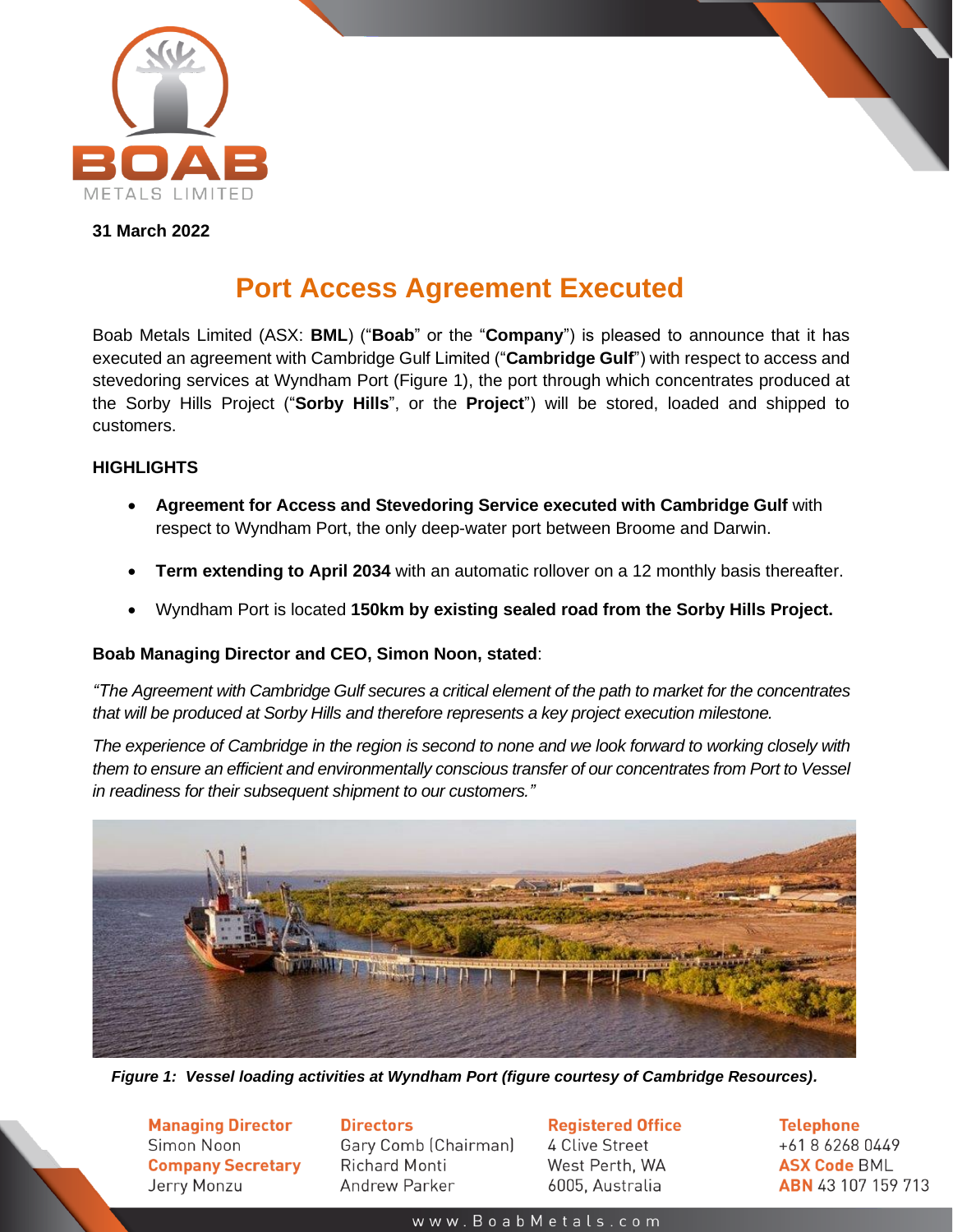#### **Background**

Boab's Sorby Hills Project is located in the Kimberley Region of Western Australia, 50km northeast of Kununurra and 150km by sealed road from the Port of Wyndham (Figure 2). The Company is presently completing a Definitive Feasibility Study ("**DFS**") on the Project, the results for which are due in early Q2 2022. The Company is targeting a Final Investment Decision on the Project in mid 2022.

Wyndham Port, through which concentrates produced from Sorby Hills will be shipped, is the only deep-water port between Broome and Darwin. The facility is a vital link within Northern Australia's primary and secondary industries' supply chains. Exports include live cattle, raw mined products from across Northern Australia and produce from the Ord River irrigation area. The Port is designed and already established for the export of metal concentrates and bulk ore shipping. Imports include diesel and ammonium nitrate for the mining industry.

The Port operations and management are currently overseen by Cambridge Gulf, however the facility is owned by the Department of Transport and regulated by the Kimberley Ports Authority.



*Figure 2: Location of Wyndham Port with respect to the Sorby Hills Project.*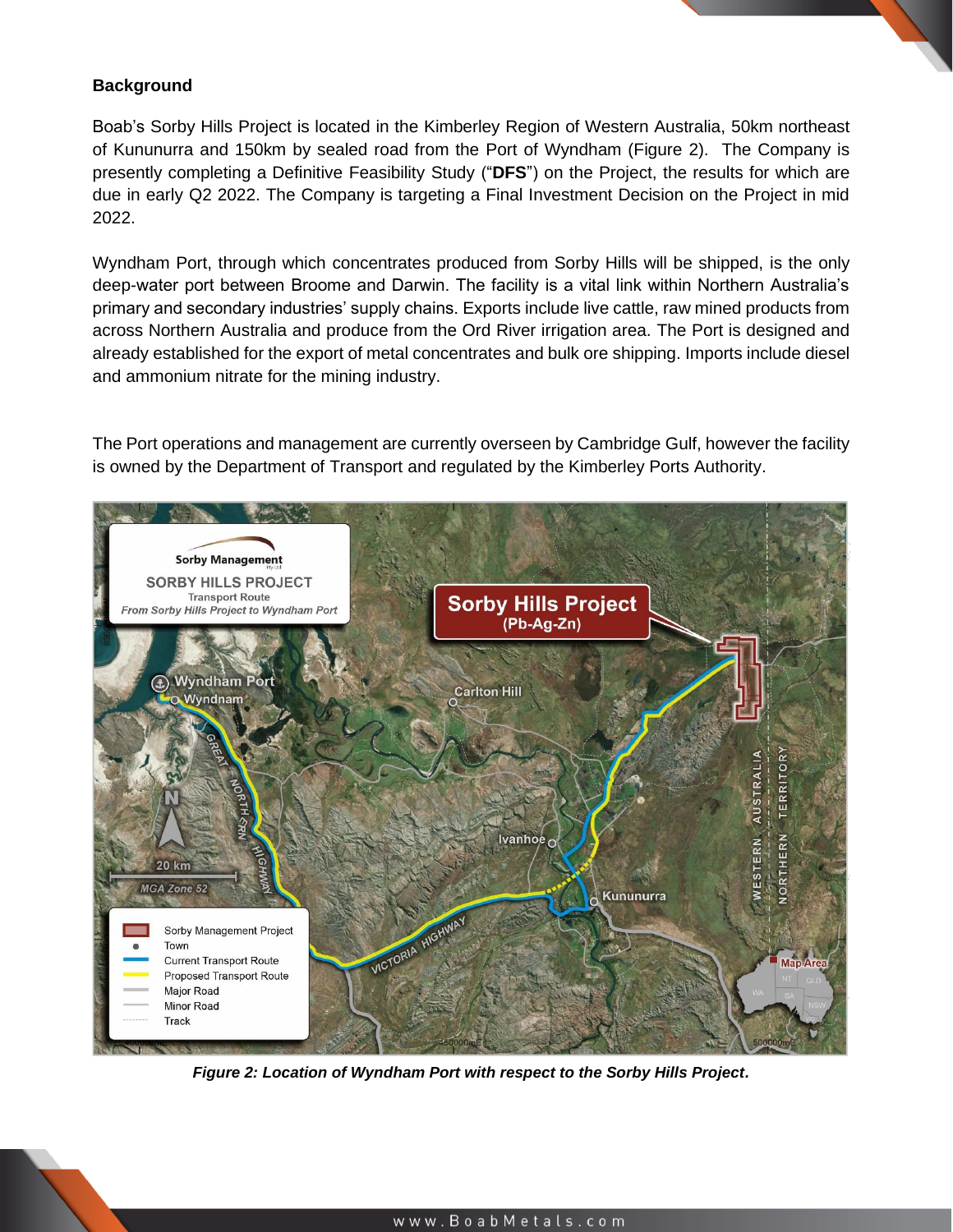#### **Agreement for Access and Stevedoring Services**

The Agreement for Access and Stevedoring Services has been executed between Cambridge Gulf Limited and Boab's wholly owned subsidiary, Sorby Management Pty Ltd, the appointed Manager for the Sorby Hills Joint Venture. The Agreement extends to April 2034, with an automatic rollover each 12-month period thereafter.

Services under the agreement will comprise, but are not limited to:

- a) the provision, operation and maintenance of a Product Handling Facility for the receival and storage of the concentrates and their loading into ship's holds at a berth at the Port; and
- b) mooring, unmooring, towage and piloting of vessels chartered for the shipment of concentrate from Sorby Hills.

Obligations of either party under the agreement are subject to customary conditions precedent including the obtainment of any outstanding environmental approvals, consents, permits or other authorisations required by any government body, department or authority. The Company and Cambridge Gulf are working closely with each other and the relevant stakeholders to finalise these workstreams.

#### **Update on the Offtake Tender Process**

Interest in the Sorby Hills concentrate has been strong and Boab has received offtake offers that, in total, far in exceed the planned production capacity. Negotiations with a selected range of international traders and domestic smelters have now advanced to the point where detailed offtake terms sheets, including associated debt financing facilities, are being considered and finalised.

The Company has determined that a final decision concerning the placement of production under offtake will closely follow the release of the Sorby Hills DFS. This timing will provide Boab the opportunity to evaluate the offtake terms with the benefit of the DFS results and consider how the proposed offtake debt facilities may sit alongside potential debt facilities from Northern Australian Infrastructure Facility and commercial banks.

The Board of Directors have authorised this announcement for release to the market.

**FOR FURTHER INFORMATION, PLEASE CONTACT:**

#### **Simon Noon**

**Managing Director & CEO** Phone: **+61 (0)8 6268 0449**

Email: [info@BoabMetals.com](mailto:info@BoabMetals.com)